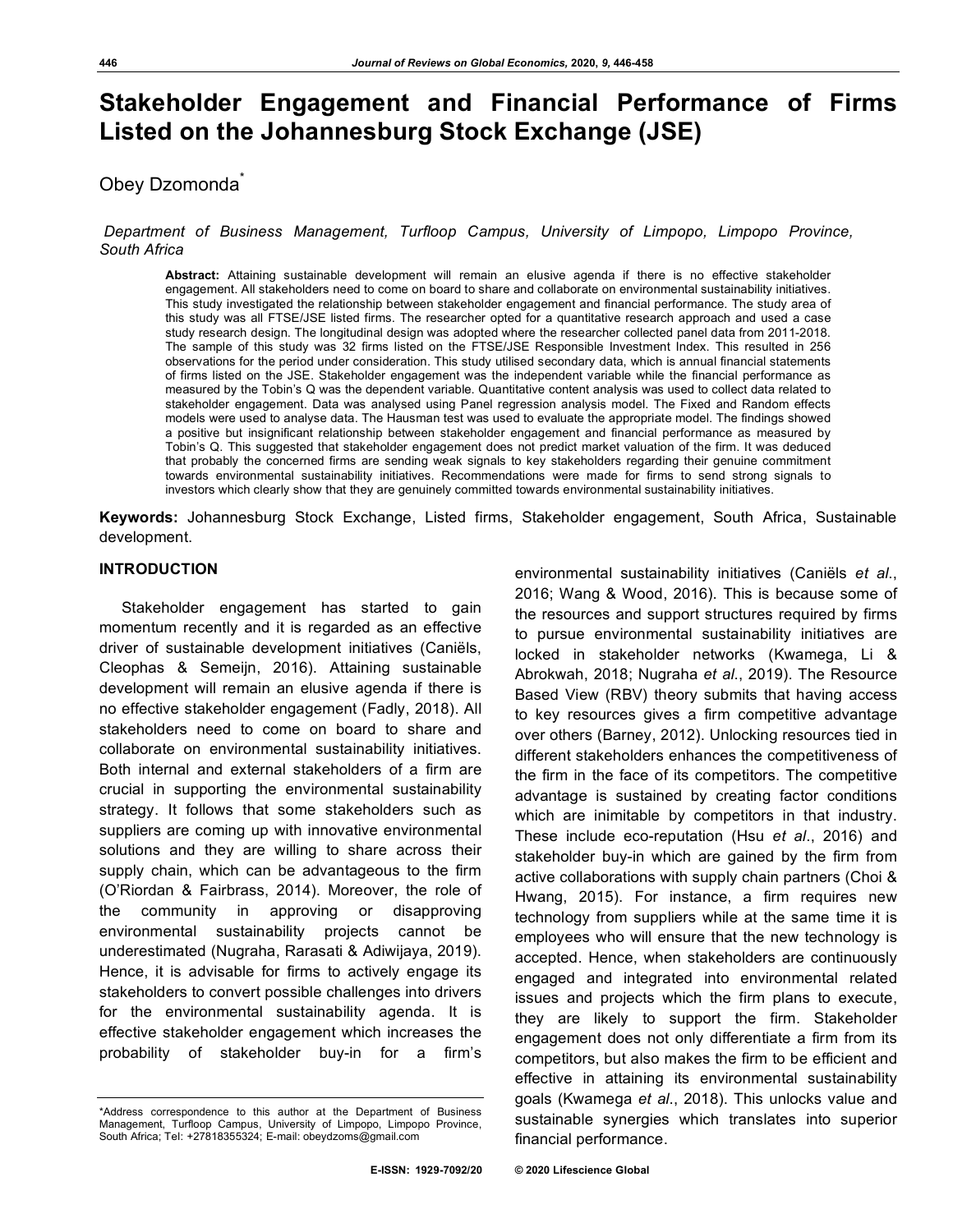It has been noted that several firms are laggards in terms of stakeholder engagement on sustainability initiatives. There is also a scarcity of studies which have investigated the effect of stakeholder engagement on financial performance especially regarding listed firms in South Africa. Thus, this study aims to test the relationship between stakeholder engagement on financial performance of JSE listed firms in South Africa. This study brings to light new empirical evidence which can add value to the body of knowledge and theory since stakeholder engagement has never been tested against the Tobin's Q which is used to measure a firm's future value emanating from different investments. Practically, the findings of this study can assist managers in listed companies to be proactive in terms of stakeholder engagement in sustainability initiatives to harness the benefits associated with this strategy. Essentially, the academia may also use the findings of this study in curving areas for future research. This study is organised as follows;

# **LITERATURE REVIEW**

# **Stakeholder Theory**

This study adopts the stakeholder theory propounded by Freeman (1984). The stakeholder theory postulates that the firm does not operate as an island, but its success depends on multiple stakeholders who have different interest on the firm's operations. This means that the firm has to identify these stakeholders and ensure that it fulfils their different needs. On that note, differentiation is made on internal and external stakeholders. Understanding such is crucial for a firm as it enables it to craft different strategies to reach out to these different stakeholders to enable the firm to attain its goals. In the era of sustainability, different stakeholders have unique roles to play to ensure that the firm attains its sustainability goals. Performing poorly on stakeholder relations can hinder firms from attaining desired milestones in sustainable development (Rokhmawati, Gunardi & Rossi, 2017). Dodson, Azevedo, Mohiuddin, Defavari and Abrahão (2015) assert that organisations should do stakeholder analysis in order to identify key stakeholders and their interests in the organisation. Stakeholder analysis assists a firm to clearly identify and manage different needs of all key stakeholders to avoid future conflicts and lawsuits. Dodson *et al*. (2015) argue that stakeholder analysis is important in order to accommodate special cases such as the natural environment, which is in most cases, neglected because it does not reflect in company financial statements.

# **STAKEHOLDER ENGAGEMENT**

Stakeholder engagement is defined as proactive actions taken by firms to collaborate with their key stakeholders on different environmental sustainability initiatives (Yildiz & Sezen, 2019). Such initiatives allow a firm to attain its long-term vision while at the same time satisfying its key stakeholders (Vanalle, Ganga, Godinho Filho & Lucato, 2017). In this study, Stakeholder engagement broadly describes initiatives such as green supply chain management (GSCM), stakeholder communication, internal stakeholder collaboration and collaborations with the community on environmental initiatives. These are separately discussed below.

# **Collaborating with Green Supply Chain Partners**

Stakeholder engagement can be exhibited in a firm's collaborations with its supply chain partners such as green suppliers and green customers. Most studies have used green supply chain management (GSCM) to describe stakeholder engagement (Wang & Wood, 2016). GSCM is increasingly becoming prominent as pressure towards environmental protection is burgeoning. GSCM is a concept used to infuse green thinking among different stakeholders of the firm in its supply chain (Yildiz & Sezen, 2019). GSCM practices involve actions taken by the firm to influence suppliers and customers as end users of products to participate in environmental sustainability initiatives. GSCM initiatives include agreements on green product designs, type of materials to be used and collaborations between the business and other supply chain members. Such collaborations enable the firm to enjoy first mover advantages which result in superior financial performance. Additionally, a firm can enhance its overall environmental performance by collaborating with its supply chain partners. Green supply chain partners such as customers and suppliers have unique characteristics of importance to the firm which it can harness to enhance its environmental sustainability initiatives. More importantly, stakeholder engagement can assist a firm in coordinating reverse logistics where they actively collaborate with and encourage customers to recycle the firm's products. Collaborating with suppliers in environmental sustainability initiatives enables a firm to eliminate possible waste at source (upstream), while collaborations with customers assist a firm in ensuring that waste is minimised and unrecyclable materials are properly disposed downstream (Golicic & Smith, 2013; Dangelico & Pontrandolfo, 2015; Hsu *et al*., 2016; Laari *et al*., 2016; Miroshnychenko *et al*., 2017).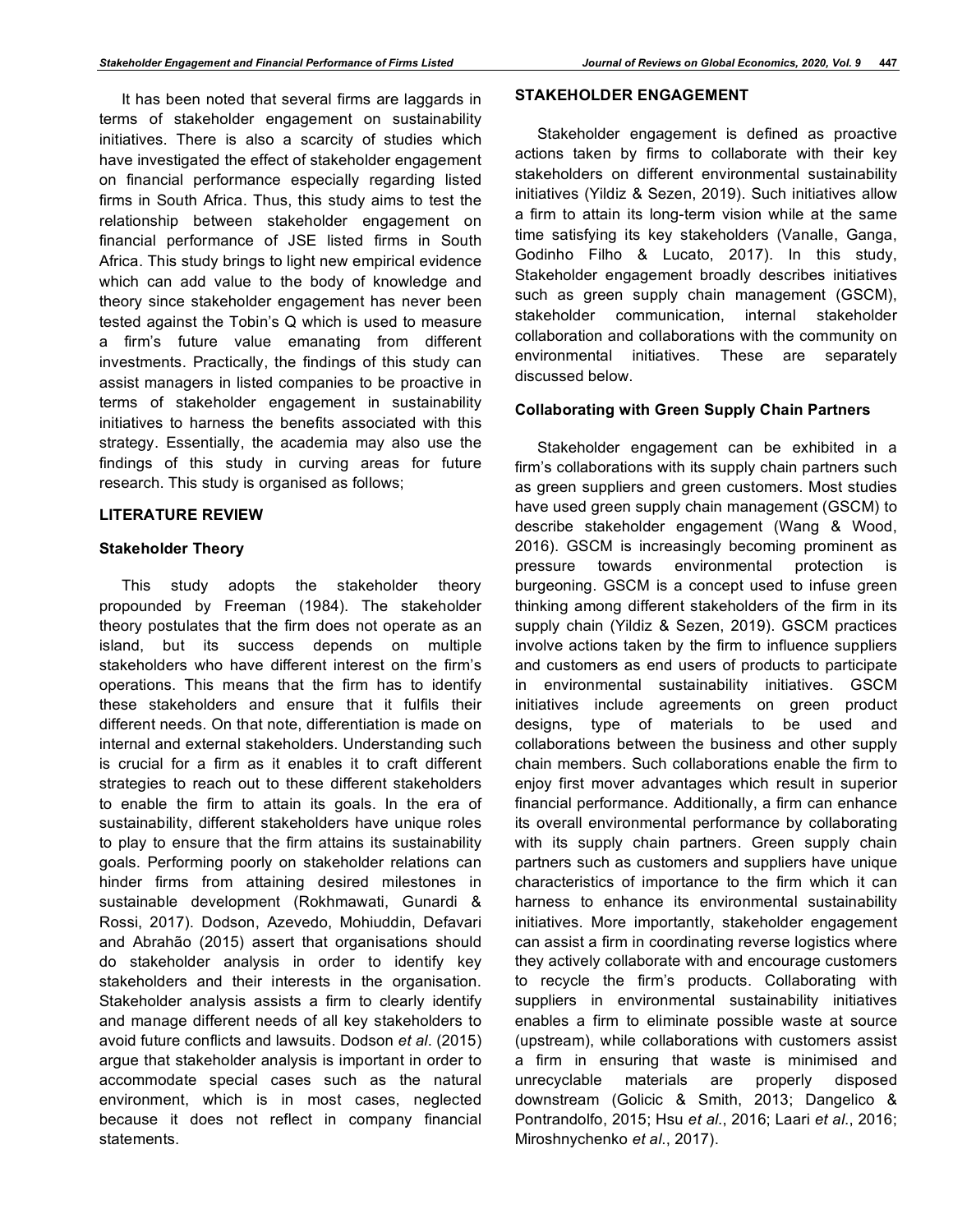#### **Internal Stakeholder Collaborations**

Internal stakeholders such as employees are valuable in the success of environmental sustainability initiatives adopted by a firm. Firms planning to yield positive financial performance from environmental sustainability initiatives should collaborate with their employees from the onset. Through training and development, employees can be green ambassadors of the firm, which enhances brand value and loyalty from the perspective of its customers. This consequently drives sales up as employees are capable of clearly communicating the benefits of green initiatives to the customers. Other researchers further submit that employees possess certain skills which enable the smooth running of the internal and external environmental sustainability initiatives of the firm. However, employees have been neglected in most environmental sustainability issues resulting in resistance to change. Failure to collaborate with internal stakeholders such as employees may create barriers towards the attainment of environmental sustainability (Alfalla-Luque, Marin-Garcia & Medina-Lopez, 2015; Muposhi & Dhurup, 2016; Kwamega *et al*., 2018).

#### **Stakeholder Communication**

Effective communication is key in stakeholder engagement. Excellence in stakeholder communication assists a firm in clarifying its specific goals which facilitates buy-in from other supply chain members and can also positively impact on firm financial performance (Boakye, 2018). All stakeholders do not prefer to be left in the dark regarding the operations of the firm (Lannelongue, Gonzalez**‐**Benito & Gonzalez**‐**Benito, 2015). Firms which continuously engage their stakeholders through newsletters, memos and through their websites are likely to gain trust and loyalty from stakeholders (Boakye, 2018). This can attract investors in the company and suppliers which gives the firm an unmatched competitive advantage. Constant stakeholder engagement makes investors to perceive the firm as transparent (Cheng, Ioannou & Serafeim, 2015). In the case of listed firms, transparency is one of the crucial factors which assists investors in deciding whether or not to invest in that company. Based on that, Cheng *et al*. (2014) reported that stakeholder engagement has a positive effect on financial performance. Additionally, Lannelongue *et al*. (2015) remark that when a firm invests in stakeholder communication, this enhances their environmental sustainability initiatives through stakeholder feedback,

support and buy-in. This translates into superior financial performance and sustainable competitive advantage (Lannelongue *et al*., 2015). This line of thought augurs well with the Signalling theory which explains that the management should share relevant information with its stakeholders to eliminate information asymmetry. When such is achieved, the firm is likely to enjoy momentous benefits in terms of financial performance which spans into the long run (Haninun *et al*., 2018).

# **STAKEHOLDER ENGAGEMENT AND FINANCIAL PERFORMANCE**

The ability of a firm to successfully manage its stakeholders manifests in a health financial performance (Ramakrishnan, 2008). Recently, the focus has shifted from sorely depending on attaining excellence on the tangible assets side to more value creation through developing symbiotic relationships (Hack, 2017). Building symbiotic relationships with stakeholders enables the firm to sustain its positive financial performance (Laughland & Bansal, 2011). Moreover, maintaining health relationships with stakeholders assures the firm of continued support even in times of financial distress (Laughland & Bansal, 2011). For instance, with many listed companies filing for business rescue due to financial problems in South Africa, the business rescue process becomes easy if the firm has strong relationships with its stakeholders such as banks and suppliers. In the case of such a strong relationship, banks can extend post commencement funding to the firm while suppliers can extend trade credit facilities, hence, allowing it to bounce back. This entails that intentions and actions by a firm to collaborate with its stakeholders such as suppliers and customers enhance the firm's market value (Laari *et al*., 2016; Parida & Wang, 2018). It follows that stakeholder engagement positively influences market-based measures of financial performance.

Golicic and Smith (2013) conducted a study over a 20-year period. The aim was to evaluate the nexus between GSCM and financial performance. The study established a significant positive relationship between the GSCM and financial performance. It was deduced that stakeholder engagement through GSCM enhances the firm's market valuation by investors. Geng, Mansouri and Aktas (2017) investigated the effect of GSCM and performance using Asian firms. The study was meta-analytic and assessed 50 articles on GSCM. The findings revealed that GSCM positively influence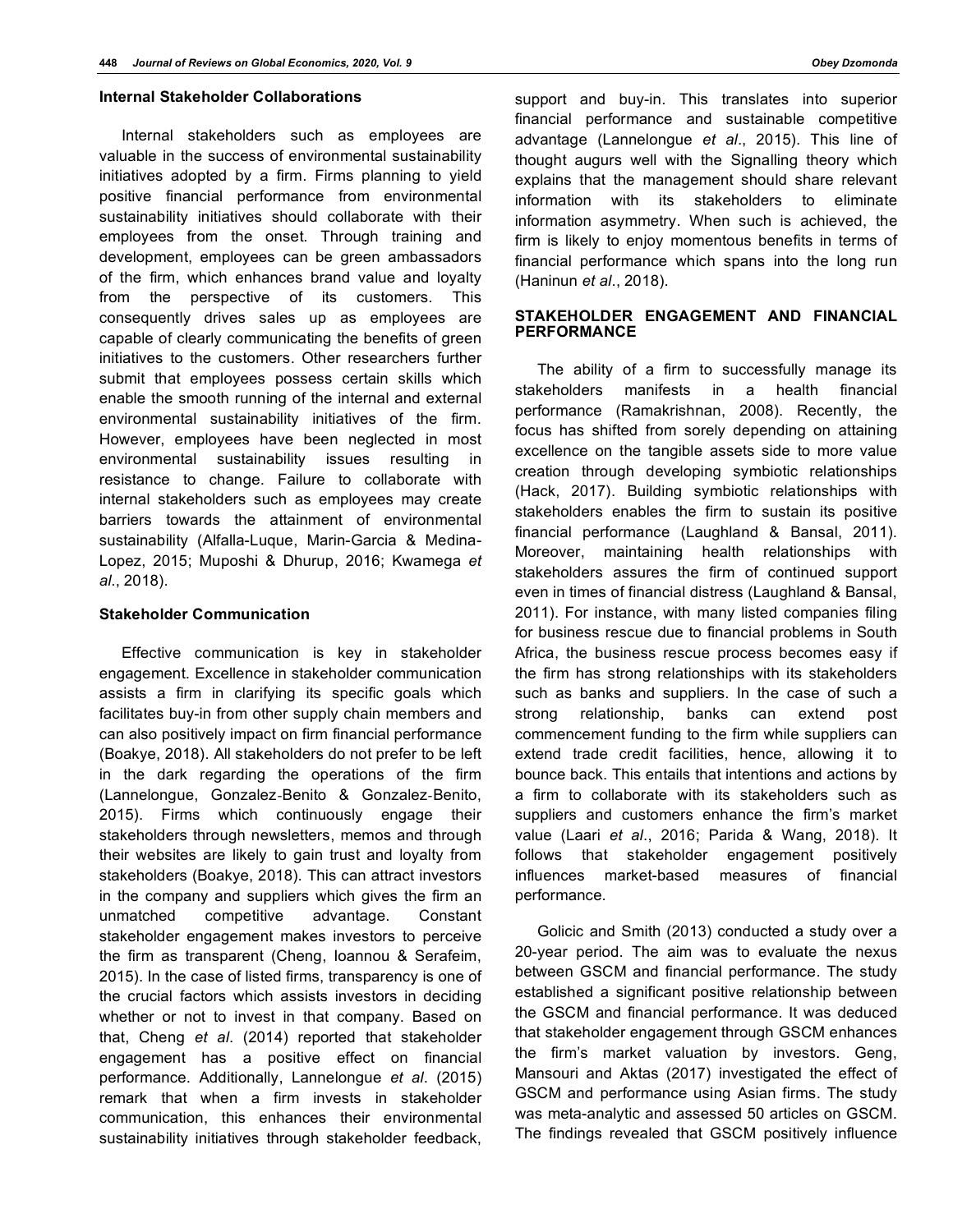financial performance. "Intangibles like trusting relationships with suppliers, employee learning and growth, reputation and goodwill are key drivers of corporate competitiveness and profitability" (Ramakrishnan, 2008:4). Internal stakeholders such as employees also play a crucial role in influencing the viability of environmental sustainability initiatives adopted by a firm (Muposhi & Dhurup, 2016). Firms that wish to yield positive financial performance from environmental sustainability initiatives should collaborate with their employees from the onset. Through training and development, employees can be green ambassadors of the firm, which enhances brand value and loyalty from the perspective of its customers (Muposhi & Dhurup, 2016). This consequently drives sales up as employees are capable of clearly communicating the benefits of green initiatives to customers. Excellence in stakeholder communication can also positively impact on firm financial performance (Boakye, 2018). All stakeholders do not prefer to be left in the dark regarding the operations of the firm (Lannelongue *et al*., 2015). Firms which continuously engage their stakeholders through newsletters, memos and through their websites are likely to gain trust and loyalty from stakeholders (Boakye, 2018). This can attract investors in the company and suppliers which gives the firm an unmatched competitive advantage. Constant stakeholder engagement makes investors to perceive the firm as transparent (Cheng *et al*., 2015). In the case of listed firms, transparency is one of the crucial factors which assist investors in deciding whether to invest in that company or not. Based on that, Cheng *et al*. (2015) reported that stakeholder engagement is positively related to financial performance. Additionally, Lannelongue *et al*. (2015) remark that when a firm invests in stakeholder communication, this enhances their environmental sustainability initiatives through stakeholder feedback, support and buy in. This translates into superior financial performance and sustainable competitive advantage (Lannelongue *et al*., 2015). Stakeholder engagement enhances the longevity and financial performance of a firm (Haninun *et al*., 2018). Stakeholders possess the resources required by a firm to execute its environmental sustainability initiatives (Laughland & Bansal, 2011). The Resource Based View (RBV) theory submits that having access to key resources gives a firm a competitive advantage over others. For instance, a firm requires new technology from suppliers while at the same time it is its employees who will ensure that the new technology is accepted. Hence, when stakeholders are continuously

engaged on environmental related issues and projects which the firm plans to execute, they are likely to support the firm. This unlocks value and sustainable synergies which translates into superior financial performance. This view is supported by the Signaling theory which explains that management should share relevant information with its stakeholders to eliminate information asymmetry. When such is achieved, the firm is likely to enjoy momentus benefits in terms of financial performance which spans into the long run (Haninun *et al*., 2018).

Nevertheless, some studies argue that stakeholder engagement can bring unnecessary costs to the firm which can weaken its profitability (Eunice, 2014; Jones, Harrison & Felps, 2018). The argument is that stakeholder engagement especially for green initiatives require huge investments of money. Hence, given the stiff competition that listed firms encounter, this can negatively affect the firm resulting in losses (Eunice, 2014). In support of the negative relationship between stakeholder engagement and financial performance, other studies argue that investment in stakeholder initiatives can disadvantage them in terms of resource allocation (Zhong, 2013). This is usually the case in most emerging markets where environmental policy and regulations are relatively weak. This means that non-participating firms will remain better off at the expense of their counterparts who take environmental sustainability issues seriously. Stakeholders may also have different needs which may make the firm to lose focus on its main goal. There is also a tendency by management to fund their personal interests in the name of stakeholder engagement. This negatively impacts on the financial performance of a firm (Cennamo, Berrone & Gomez-Mejia, 2009). Dam and Petkova (2014) investigated the relationship between stakeholder engagement in the form of collaboration on environmental sustainability initiatives between the firm and its suppliers. The study found that stakeholder engagement in this case was negatively related to financial performance as measured by share price. The argument behind such a result was that markets can respond negatively to announcements by a firm that they are engaging in environmental sustainability initiatives. This is because most stakeholders associate such moves with greenwashing (Griese *et al*., 2017; Khandelwal *et al*., 2019).

The last strand of literature refutes the claims that stakeholder engagement has an effect on financial performance. A study by Zaccheaus, Oluwagbemiga and Olugbenga (2014) analysed the relationship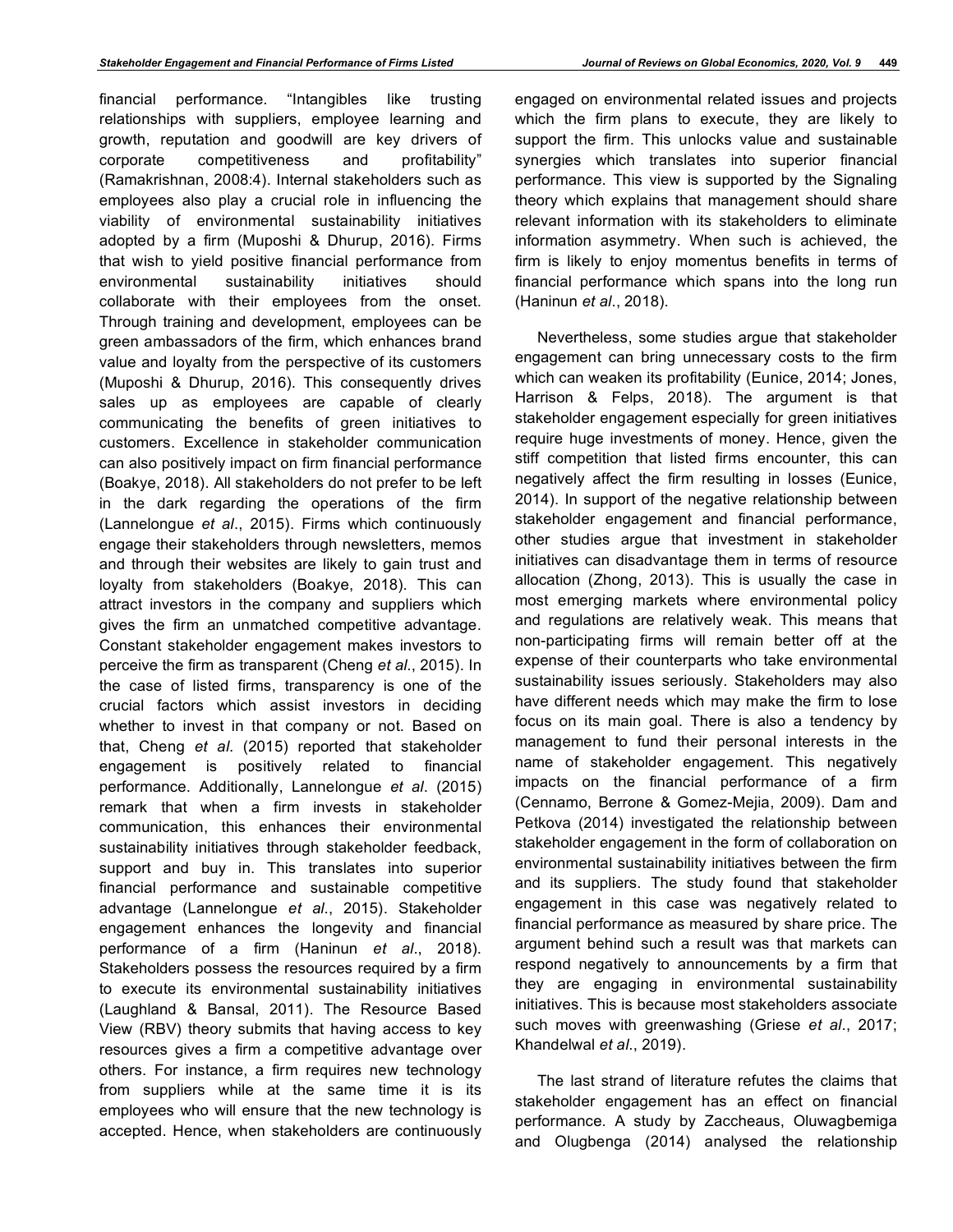between stakeholder engagement and financial performance. The study used Nigerian listed firms and established an insignificant relationship between stakeholder engagement and financial performance.

The author of this study is of the view that stakeholder engagement can enhance financial performance among listed firms. The argument is that through stakeholder engagement initiatives such as green supply chain collaborations, stakeholders' communication and partnering with the community or the government can go a long way in making environmental sustainability initiatives a success. Moreover, the resources required by firms to pursue environmental sustainability initiatives are locked among key stakeholders such as investors, suppliers and the government. Essentially, firms which effectively engage their key stakeholders on environmental protection initiatives and projects are likely to attract a favourable rating from stakeholders which enhances the future value of the business as measured by the Tobin's Q. Moreover, active stakeholder engagements can help firms to send strong signals about their environmentally responsible behaviour which can earn them green trust from stakeholders which enhances their image. Firms with a positive image can command a premium on their products because of the goodwill the brand has. This stands a low hanging fruit strategy to enhance financial performance. Based on the above evidence, this study proposes to test the following hypothesis:

*Ha: There is a significant positive relationship between stakeholder engagement and Tobin's Q of firms listed on the JSE.*

# **RESEARCH METHODOLOGY**

The study area of this study was all FTSE/JSE listed firms. The researcher opted for a quantitative research approach and used a case study research design. This is because the researcher intended to collect data from several listed firms. The longitudinal design was adopted where the researcher collected panel data from 2011-2018. The reason for considering this period was that integrated financial reporting was introduced in 2010 in South Africa. Hence, relevant data was obtainable from 2011 and beyond (Leigh, 2017). All firms listed on the JSE were considered as the population of this study. The choice to consider JSE listed firms was that these are critically scrutinised in terms of sustainability engagement and reporting (JSE, 2019).

#### **Sample Description**

The sample of this study was 30 firms listed on the FTSE/JSE Responsible Investment Index. Nevertheless, 2 companies on the list had dual listings which made the number of firms to be 32. The dual listing means that 2 companies were listed on the London stock exchange with a secondary listing in South Africa (JSE). This resulted in 256 observations for the period under consideration. The 32 firms considered firms belonged to different industries such as the mining industry, manufacturing, banking, health and pharmaceuticals, retail, telecommunications, energy and the services sector. The FTSE/JSE Responsible Investment Index is an index formed by the partnership between the JSE and the FTSE Russell in June 2015 in a bid to promote sustainable behaviour among listed firms. The firms on the FTSE/JSE Responsible Investment Index have been actively involved in sustainability practices (JSE, 2019). Additionally, they have satisfied the reporting requirements for both the FTSE and the JSE. This assisted the researcher to access all the data required to test the hypotheses of the study. This addressed the issue of missing data which usually causes problems in research (Putz, 2017).

# **Data Collection**

This study utilised secondary data, which is annual financial statements of firms listed on the JSE. The data provided by these firms is critically audited to enhance transparency (Amacha and Dastane, 2017). Secondary data is widely used in studies linking environmental sustainability to financial performance (Ong, Teh & Ang, 2014; Amacha and Dastane, 2017; Boakye, 2018). Financial performance data such as Tobin's Q, liquidity and firm size was collected from integrated annual financial statements on the firm's websites and the McGregor database. Quantitative content analysis was used to collect data related to stakeholder engagement. The research used a dichotomous scale ranging from 0 and 1 for objectivity (Mans-Kemp, 2014). During data collection, a score of 0 was allocated when the variable was not reported and a score of 1 was allocated when the variable was reported in the financial year following similar studies (Galant & Cadez, 2017; Boakye, 2018). Data was analysed using Panel regression analysis model. The Fixed and Random effects models were used to analyse data. The Hausman test was used to evaluate the appropriate model to use between the fixed effects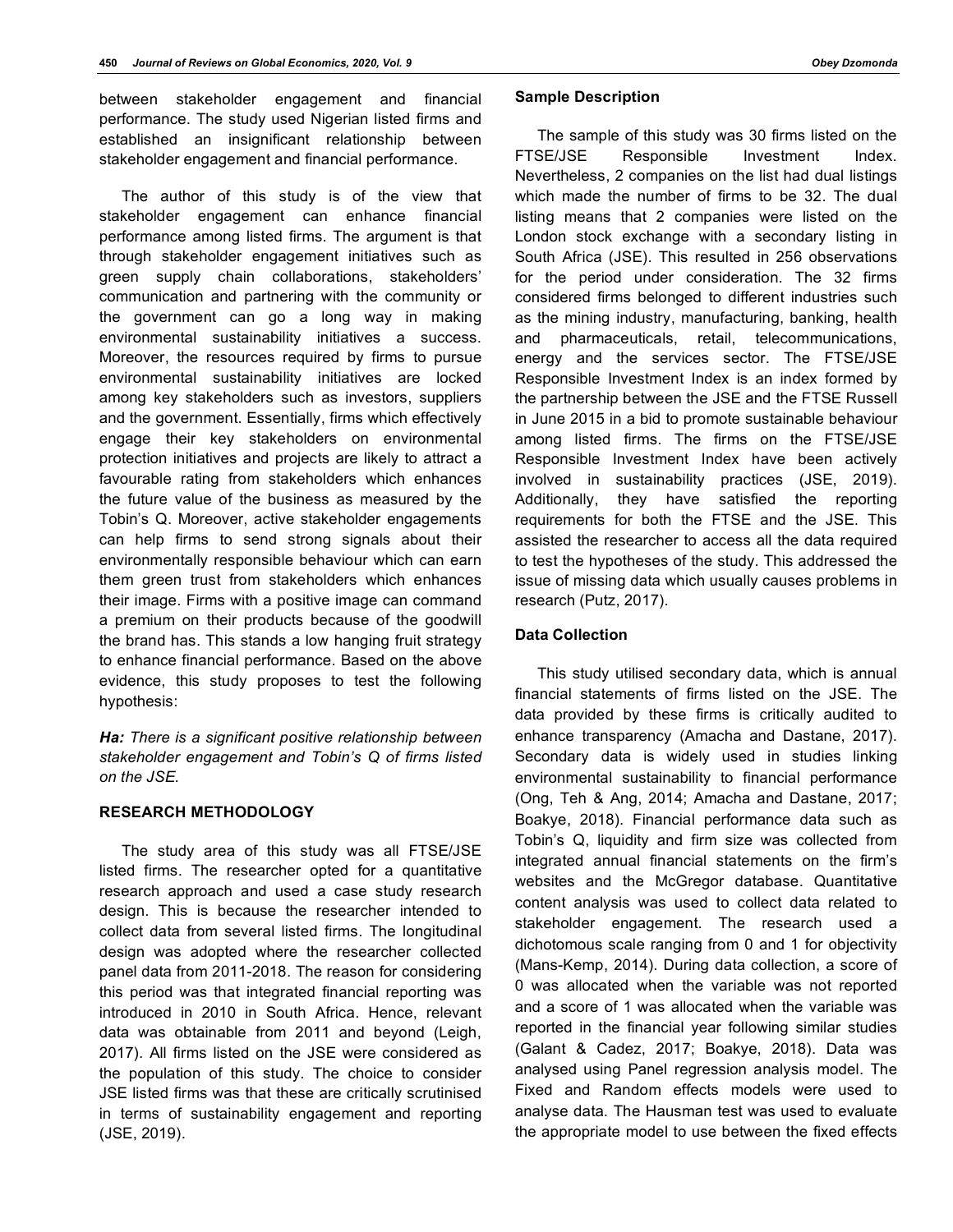and the random effect model depending on the data set provided (Pedace, 2013).

## **Measurement of Variables**

#### *Dependant Variable (Financial Performance)*

The dependent variable of the study was financial performance. This study adopted the market-based measure of financial performance. Specifically, the Tobin's Q was used as a measure of financial performance. "The Q ratio is defined as the market value of a firm divided by the replacement cost of the firm's assets" (Fu *et al*., 2016:1). It is also used to measure a firm's long run financial performance. As such, the Tobin's Q is highly regarded as a key ratio that informs future investment decisions in existing literature. The value of 1 for Tobin's Q indicates a favourable state of the firm. A higher Tobin's Q signals investors that the firm value will appreciate in future, hence, guaranteeing them of future gains (Sethibe & Steyn, 2016; Manrique & Martí-Ballester, 2017). According to the Signaling theory, a firm with a positive Tobin's Q is able to send a positive signal to the market.

#### *Independent Variable/s (Stakeholder engagement)*

The independent variable of the study was stakeholder engagement. Information regarding to this variable was derived from the GRI guidelines (EN category). The GRI indicators have been used widely as guidelines on measures of sustainability (Amacha & Dastane, 2017). Stakeholder engagement was measured using elements such as green supply chain management (GSCM), stakeholder communication, internal stakeholder collaboration and collaborations with the community on environmental initiatives. These measures were each tracked using content analysis on the companies' websites and sustainability reports.

# *Dependent Variable; Y: Financial Performance*

Dependent variable 1; Y: Tobin's Q

# *Independent Variable; X: Stakeholder Engagement*

Independent variable 1; X1: Stakeholder engagement

#### *Panel Regression Model*

# $Y_{it} = \alpha + X_{1it} + X_{2it} + X_{3it} + ε$

Where  $v=$  financial performance;  $x_1$  = stakeholder engagement;  $x_2$ =firm size;  $x_3$ =Liquidity; +  $\varepsilon$  = error term; α= constant

# **Control Variables**

It is important to determine if other underlying factors have an influence on the dependent variable (Maleka, Nyirenda & Fakoya, 2017). Hence, these factors should be tested prior to the independent variable to provide an alternate explanation for the findings. Control variables such as firm size and liquidity were used following similar studies (Jayeola, 2015; Horváthová, 2016). This is because the size of the firm and liquidity have an effect on the overall financial performance of a firm (Marashdeh, 2014; AlShahrani & Tu, 2016). In this study, market capitalisation was used to measure the size of the firm while liquidity was measured by compiling values from the current ratio of firms which were evaluated.

# **RESULTS**

#### **Descriptive Statistics**

The total number of observations was 256 derived from 32 firms observed for 8 years. Stakeholder engagement had a mean of 3,945313 and a standard deviation of 0,3018529. The minimum value for stakeholder engagement was 0 and the maximum was 4. In terms of Tobin's Q, the mean score was 1,673086 and the standard deviation was 1,341552, while the minimum value was 0.22 and the maximum value was 7.05. The mean for liquidity was 1.425118 and the standard deviation was 0.9830142. The minimum value for liquidity was 0 and the maximum value was 6.8176. Considering firm size, the mean score was 9297.23

| Variable               | Obs | Mean     | Std. Dev. | Min  | Max    |
|------------------------|-----|----------|-----------|------|--------|
| Stakeholder engagement | 256 | 3,945313 | 0,3018529 |      | 4      |
| Tobin's Q              | 256 | 1,673086 | 1,341552  | 0,22 | 7,05   |
| Liquidity              | 256 | 1,425118 | 0,9830142 | 0    | 6,8176 |
| Firm size              | 256 | 9297,23  | 47711,28  |      | 428668 |

#### **Table 1: Descriptive Statistics**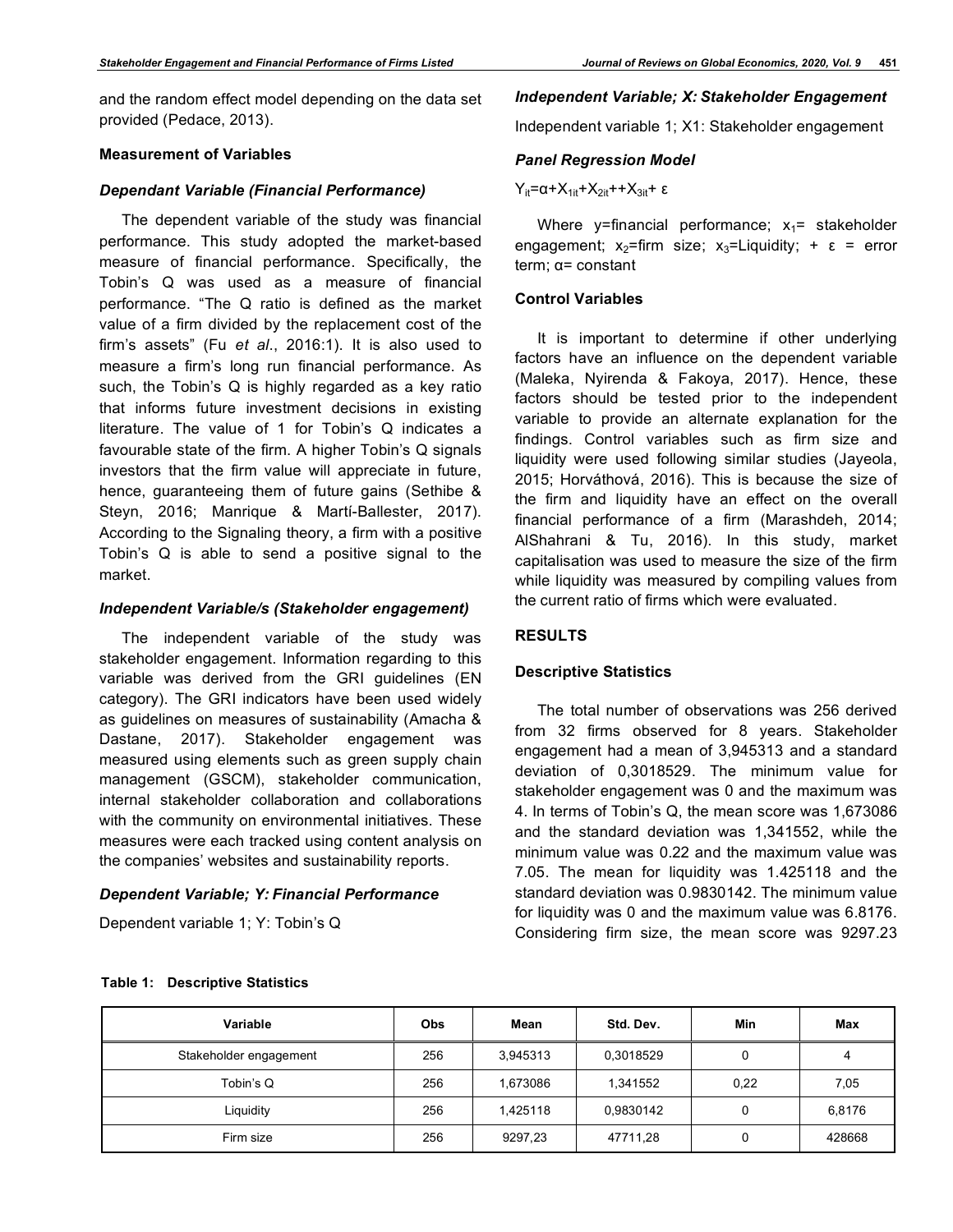| <b>Variables</b>       | Tobin's Q | Liquidity | Firm size | Stakeholder engagement |
|------------------------|-----------|-----------|-----------|------------------------|
| Tobin's Q              |           |           |           |                        |
| Liquidity              | 0.033     |           |           |                        |
| Firm size              | 0.0151    | $-0,0058$ |           |                        |
| Stakeholder engagement | $-0.136$  | $-0,0051$ | 0,0951    |                        |

and the standard deviation was 47711.28. The minimum value was 0 and the maximum value was 428668.

# **Correlation Analysis**

Table **2** shows correlation analysis results among the key variables of the study. Stakeholder engagement was found to be negatively correlated with Tobin's Q (-0.136) and liquidity (-0.0051) respectively. On the other hand, a possitive correlation (0.0951) was established between stakeholder engagement and firm size.

# **DIAGNOSTIC TESTS**

It was crucial to test if the data met all the assumptions of the panel regression. This is crucial because it enhances the accuracy of the model. To that effect, the following diagnostic tests were conducted on the data.

#### **Normality**

It is crucial to test for normality in panel data. Data which assumes a normal distribution curve increases the likelihood of getting quality results. In this study, the data passed the normality test and generally all the variables were normally distributed as shown in Figure **1**.

# **Multicollinearity**

Multicollinearity is another element which should be verified when using panel data. "Multicollinearity exists when two or more variables of the predictors in a regression model are positively or negatively correlated" (Boakye, 2018:176). Multicollinearity is tested using variance inflation factors (VIF). As shown by VIF values in Table **3**, there was no multicollinearity within the data. This is because all the VIF values on the variables are less than 10.

# **Autocorrelation**

It is crucial to test for serial autocorrelation in panel data. This is because serial autocorrelation can bias the findings of the study (Masadeh, 2014). In this study the Breausch-Godfrey LM test was used to test for autocorrelation. The p value of 0.8601 shows that the data did not have autocorrelation.

#### **Heteroskedasticity**

The Breusch and Pagan test was used to assess the presence of heteroscedasticity. According to Field



**Figure 1:** Test for normality.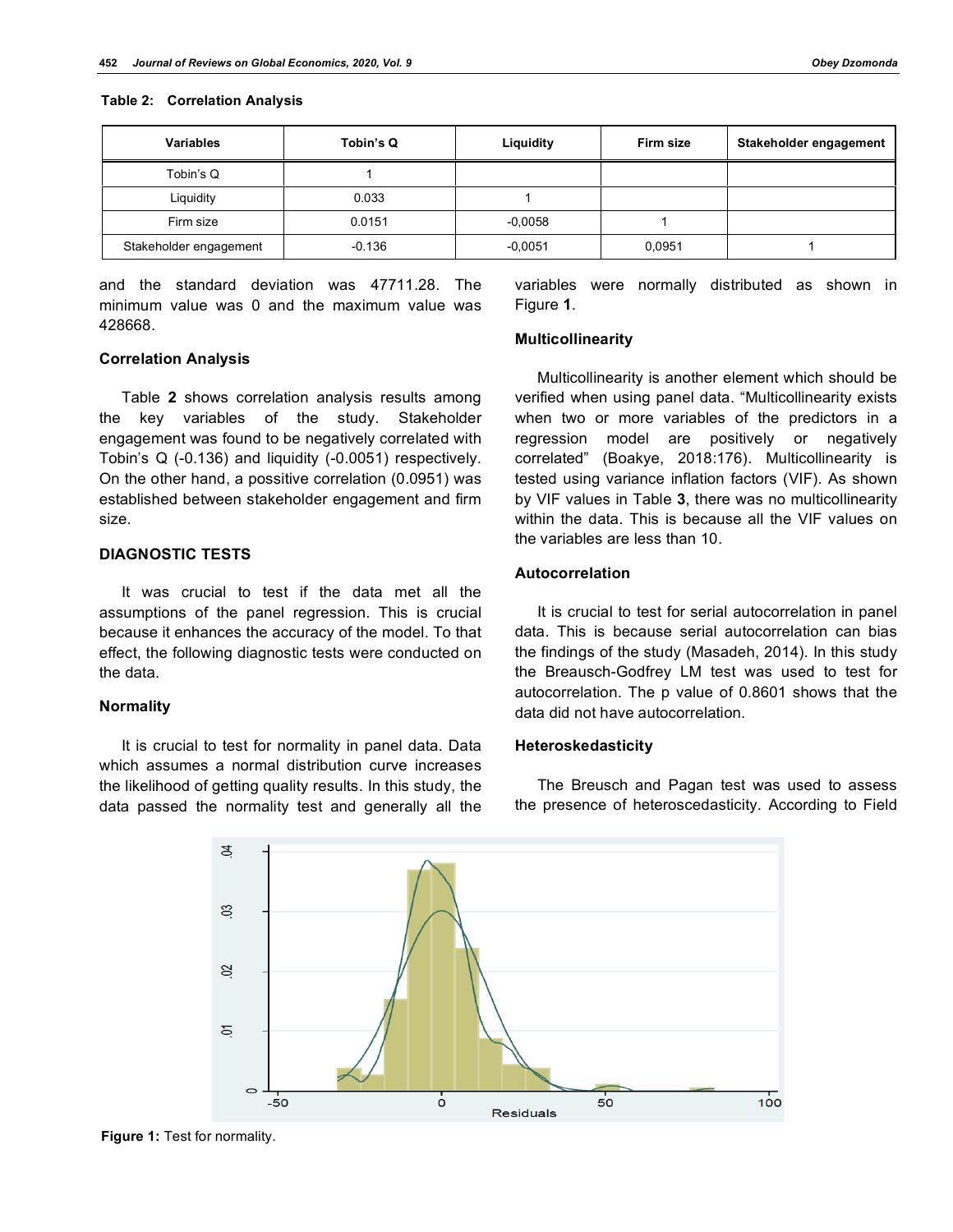#### **Table 3: Test for Multicollinearity**

| Variable               | <b>VIF</b> | 1/VIF    |
|------------------------|------------|----------|
| Stakeholder engagement | 1.04       | 0.959053 |
| Firm size              | 1.17       | 0.855648 |
| Liquidity              | 1.02       | 0.976330 |
| Mean VIF               | 1.08       |          |

#### **Table 4: Breausch-Godfrey LM Test for Autocorrelation**

| Lags (p) | Chi2  | df | Prob>chi2 |  |
|----------|-------|----|-----------|--|
|          | 0.031 |    | 0.8601    |  |

H0: no serial correlation.

(2013), the presence of heteroscedasticity in panel data may weaken the analysis. Hence, it is crucial to test it and find ways to eliminate or suppress it. Values less than 0.05 show that there is heteroscedasticity in the panel data. The Breusch and Pagan test produced a p value of 0.39. This shows that the data was free from heteroscedasticity.

# **STAKEHOLDER ENGAGEMENT AND FINANCIAL PERFORMANCE**

# **Fixed Effects Model on Tobin's Q**

Table **5** present the findings on relationship between stakeholder engagement and the financial

performance. The findings show a weak and positive relationship between stakeholder engagement and the Tobin's Q (0.1129332, p. 0.659). A p value of 0.659 exceeds the recommended p value of 0.05 which means the relationship is insignificant. The implication of this is that stakeholder engagement has no effect on the market value of a firm as measured by the Tobin's Q.

# **Random Effects Model on Tobin's Q**

Table **6** presents findings of the Random effects model on Tobin's Q. The findings show that there is a positive (0.1378072; p. 0.583) but insignificant

|                          | Fixed effects (within regression) |                                   |      |        | Number of $obs =$    | 256       |  |
|--------------------------|-----------------------------------|-----------------------------------|------|--------|----------------------|-----------|--|
| Group variable: Year     |                                   |                                   |      |        | Number of groups $=$ | 8         |  |
| $R-sq$ : within =        | 0.2537                            |                                   |      |        | Obs per group: min=  | 32        |  |
| Between $=$              | 0.0032                            |                                   |      |        | $avg =$              | 32        |  |
| $Overall =$              | 0.2482                            |                                   |      |        | $max=$               | 32        |  |
| Corr (u i, $Xb$ ) =      | 0.0097                            |                                   |      |        | $F(10, 238) =$       | 8.09      |  |
|                          |                                   |                                   |      |        | $Prob>F =$           | 0.0000    |  |
| Tobin's Q                | Coef.                             | Std. Err.                         | t    | P >  t | [95% Confi.          | Interval] |  |
| Stakeholder engagement   | 0.1129332                         | 0.255249                          | 0.44 | 0.659  | $-0.3899026$         | 0.6157691 |  |
| Liquidity                | 0.2871958                         | 0.0767063                         | 3.74 | 0.000  | 0.1360857            | 0.4383059 |  |
| Firm size                | 7.40e-06                          | 1.70e-06                          | 4.35 | 0.000  | 4.05e-06             | 0.0000108 |  |
| $_{\rm cons}$            | 3.362703                          | 1.19719                           | 2.81 | 0.005  | 1.00426              | 5.721145  |  |
| Sigma_u                  | 0.19939072                        |                                   |      |        |                      |           |  |
| Sigma_e                  | 1.1884207                         |                                   |      |        |                      |           |  |
| rho                      | 0.02737873                        | (fraction of variance due to u i) |      |        |                      |           |  |
| F test that all $u$ i=0: |                                   | $F(7, 238) = 0.84$                |      |        | Prob>F=0.5579        |           |  |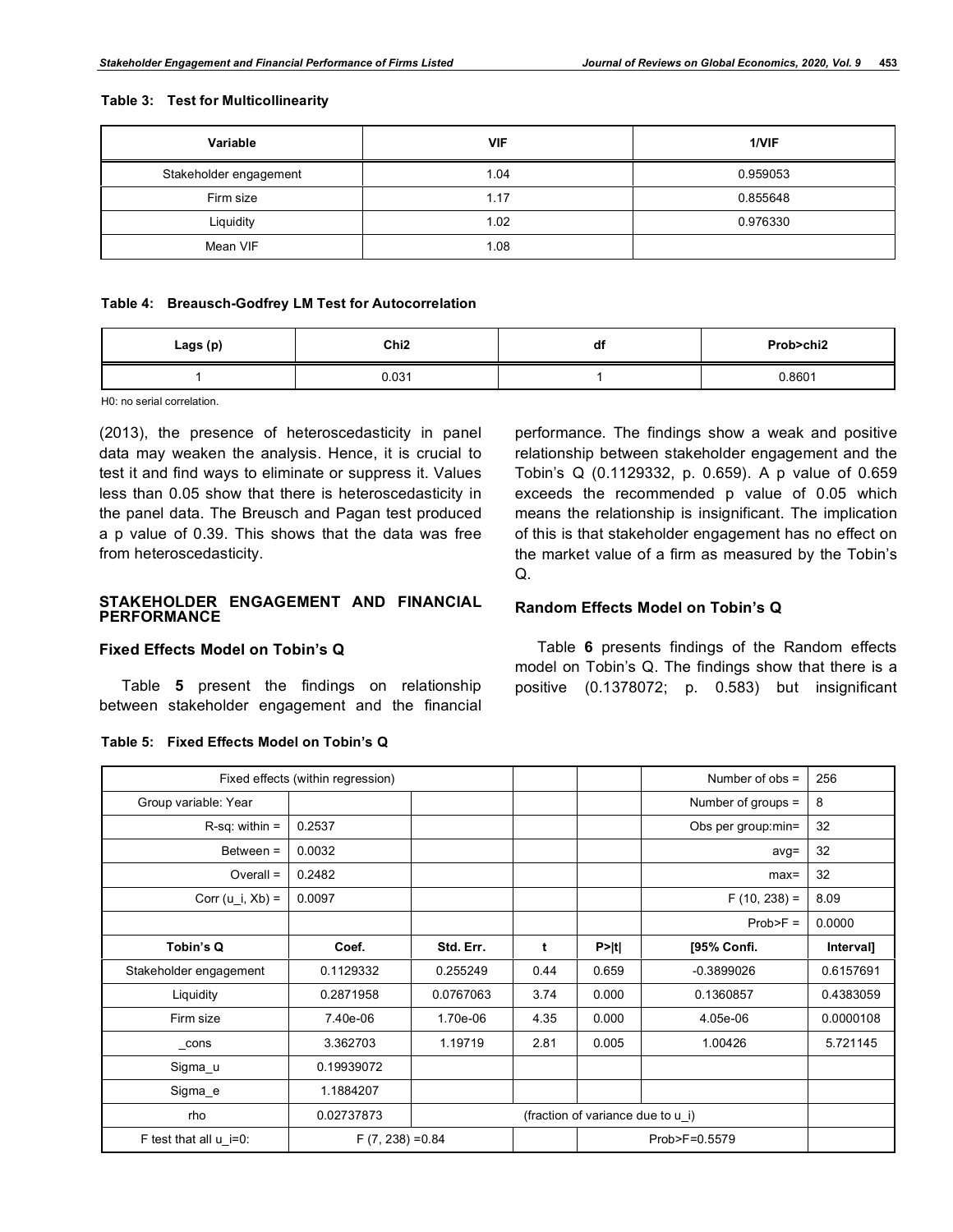| Random effects GLS regression |           |                                   |      | Number of $obs =$    | 256                 |           |
|-------------------------------|-----------|-----------------------------------|------|----------------------|---------------------|-----------|
| Group variable: Year          |           |                                   |      | Number of groups $=$ | 8                   |           |
| $R-sq$ : within =             | 0.2524    |                                   |      |                      | Obs per group: min= | 32        |
| $between =$                   | 0.1702    |                                   |      |                      | $avg =$             | 32        |
| $overall =$                   | 0.2496    |                                   |      |                      | $max=$              | 32        |
| Corr $(u_i, X) =$             | assumed   |                                   |      |                      | Wald chi $2(10) =$  | 81.47     |
|                               |           |                                   |      |                      | $Prob > chi2 =$     | 0.0000    |
| Tobin's Q                     | Coef.     | Std. Err.                         | z    | P >  z               | [95% Confi.         | Interval] |
| Stakeholder engagement        | 0.1378072 | 0.2511696                         | 0.55 | 0.583                | $-0.3544761$        | 0.6300905 |
| Liquidity                     | 0.2901161 | 0.0764409                         | 3.80 | 0.000                | 0.1402947           | 0.4399374 |
| Firm size                     | 6.98e-06  | 1.68e-06                          | 4.15 | 0.000                | 3.68e-06            | 0.0000103 |
| $_{\rm_{\rm}}$ cons           | 3.399848  | 1.181001                          | 2.88 | 0.004                | 1.085129            | 5.714566  |
| Sigma_u                       | 0         |                                   |      |                      |                     |           |
| Sigma_e                       | 1.1884207 |                                   |      |                      |                     |           |
| rho                           | 0         | (fraction of variance due to u i) |      |                      |                     |           |

#### **Table 6: Random Effects Model on Tobin's Q**

relationship between stakeholder engagement and Tobin's Q. This is because the p. value (0.583) is greater than the recommended significance p value of 0.05. This implies that Stakeholder engagement does not predict financial performance among the JSE listed firms.

# **Hausman Test**

The Hausman test was used to evaluate the appropriate model to use between the fixed effects and the random effect model (Pedace, 2013). The Hausman test null hypothesis states that the random effects is the preferred model (Snorrason, 2012). It follows that when the Hausman test is significant at  $(p)$ < 0.05), then the fixed effect model will be the

#### **Table 7: Hausman Test**

appropriate model (Hassett & Paavilainen-Mäntymäki, 2013). Based on the Hausman test in Table **5** (p. 0.8232) is above p. 0.05. This means the Random effects is the perfect model for the data, the results from the Random effects model were considered for this study.

#### **DISCUSSION**

A weak, positive and insignificant relationship was found between stakeholder engagement and the Tobin's Q. Although the relationship is insignificant, it can be inferred that stakeholder engagement initiatives such as stakeholder communication and collaborating with stakeholders in environmental sustainability projects may positively influence financial performance.

|       |                                                                    | (b)        | (B)        | $(b-B)$           | Sqrt(diag(V_b-V_B)) |  |  |  |  |
|-------|--------------------------------------------------------------------|------------|------------|-------------------|---------------------|--|--|--|--|
|       |                                                                    | <b>FEM</b> | <b>REM</b> | <b>Difference</b> | S.E.                |  |  |  |  |
|       | Stakeholder engagement                                             | 0.1129332  | 0.1378072  | $-0.024874$       | 0.0454522           |  |  |  |  |
|       | Liquidity<br>0.2871958                                             |            | 0.2901161  | $-0.0029203$      | 0.0063763           |  |  |  |  |
|       | Firm size                                                          | 7.40e-06   | 6.98e-06   | 4.26e-07          | 2.57e-07            |  |  |  |  |
|       | b= consistent under Ho and Ha; obtained from xtreg                 |            |            |                   |                     |  |  |  |  |
|       | B = inconsistent under Ha, efficient under Ho; obtained from xtreg |            |            |                   |                     |  |  |  |  |
| Test: | Ho: difference in coefficients not systematic                      |            |            |                   |                     |  |  |  |  |
|       | chi2 (9)= (b-B) $[(V_b-V_B)^ (0.4)]$ (b-B)                         |            |            |                   |                     |  |  |  |  |
|       | $= 5.13$                                                           |            |            |                   |                     |  |  |  |  |
|       | Prob>chi2= 0.8232                                                  |            |            |                   |                     |  |  |  |  |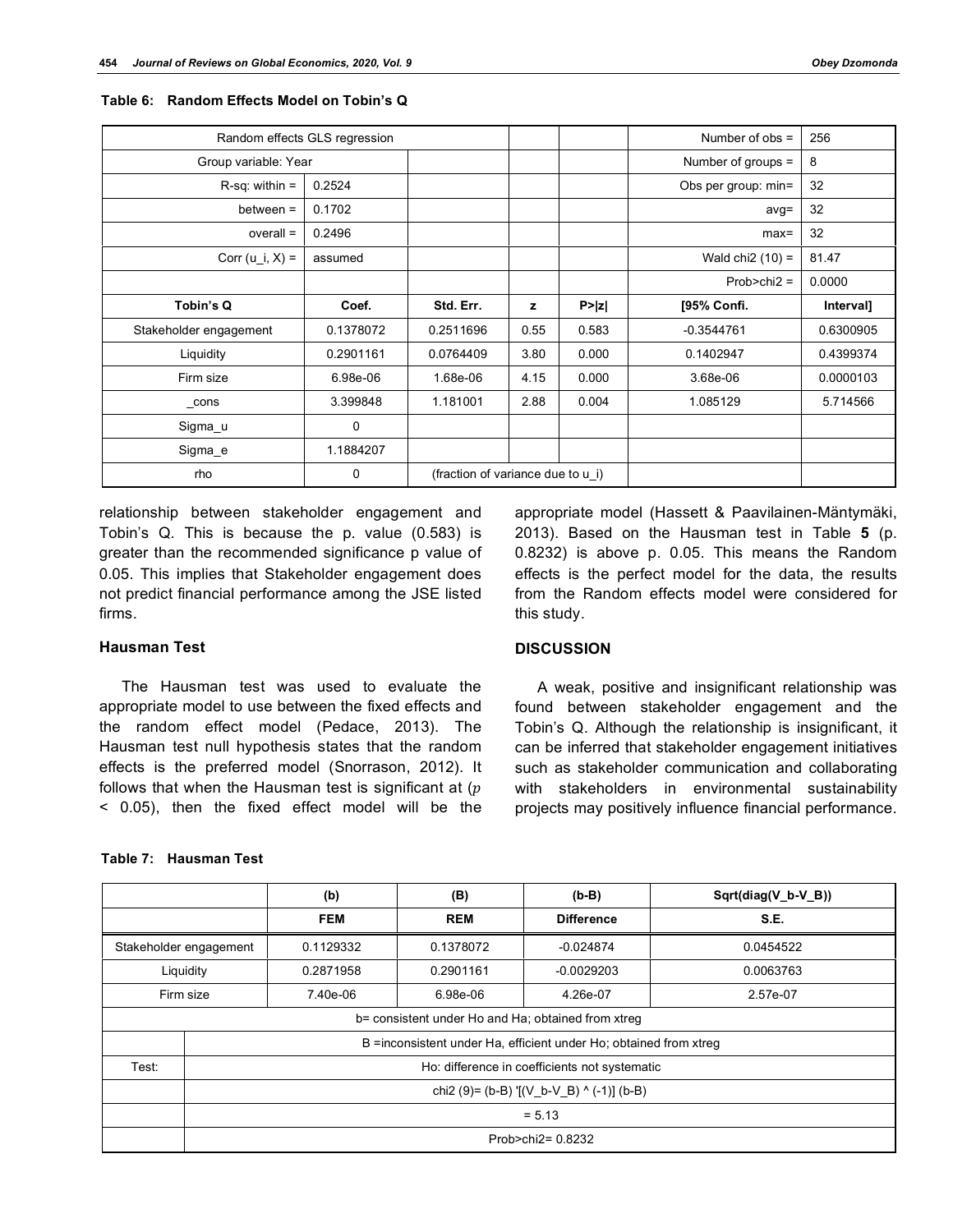Nevertheless, the effect is minimal and does not determine the profitability of the firm. It can be inferred that investors are still pessimistic on the importance of considering stakeholder engagement to determine the future value of a firm. One of the challenges confronting most firms is being driven by the profit maximisation goal that stakeholder engagement is not viewed as something that can help a business to generate profit. According to the Signaling theory, a firm should be able to send positive signals to the market. Such signals have a positive influence on the firm's growth prospects. The signal should be clear enough for the investors to notice. Due to vastness of information, it is becoming relatively easy for investors to pick out a genuine signal from just a marketing gimmick. There is an argument that some firms' sustainability initiatives fail to pay because they fail to send strong signals to investors that their environmental responsibility have improved (Kurniaty *et al*., 2018; Wijayanto *et al*., 2019). This might be the case with the firms investigated in this study. Several firms might be conducting stakeholder engagement minimally which might not be strong enough to send strong signals to the market regarding the extent to which the firm commits towards environmental initiatives.

Consequently, investors may perceive such news as green washing by the firm (Riaz *et al*., 2019). This may lead to a negative valuation of the firm's shares, hence, a negative relationship between energy efficiency and share price. On the other end of the of the spectrum, stakeholders such as customers react negatively to environmental certifications as they still perceive it as one of the marketing gimmicks used by firms to increase sales without necessarily adding value towards environmental protection (Riaz *et al*., 2019). Among the few studies which reported an insignificant relationship is a study by Zaccheaus *et al*. (2014). The study analysed the relationship between stakeholder engagement and financial performance using Nigerian listed firms. The study established an insignificant relationship between stakeholder engagement on environmental issues and financial performance as measured by share price.

This study shares different findings altogether with other existing empirical studies. These studies express that stakeholder engagement positively influences financial performance. For example, Geng *et al*. (2017) investigated the effect of GSCM and performance using Asian firms. The study was meta-analytic and assessed 50 articles on GSCM. The findings revealed

that GSCM positively influence financial performance. According to Muposhi & Dhurup (2016), firms that wish to yield positive financial performance from environmental sustainability initiatives should collaborate with their employees from the onset. Through training and development, employees can be green ambassadors of the firm, which enhances brand value and loyalty from the perspective of its customers (Muposhi & Dhurup, 2016). This consequently drives sales up as employees are capable of clearly communicating the benefits of green initiatives to customers.

Excellence in stakeholder communication can also positively impact on firm financial performance (Boakye, 2018). All stakeholders do not prefer to be left in the dark regarding the operations of the firm (Lannelongue *et al*., 2015). Firms which continuously engage their stakeholders through newsletters, memos and through their websites are likely to gain trust and loyalty from stakeholders (Boakye, 2018). This can attract investors in the company and suppliers which gives the firm an unmatched competitive advantage. Constant stakeholder engagement makes investors to perceive the firm as transparent (Cheng *et al*., 2014). In the case of listed firms, transparency is one of the crucial factors which assist investors in deciding whether to invest in that company or not. Based on that, Cheng *et al*. (2014) reported that stakeholder engagement is positively related to financial performance. Additionally, Lannelongue *et al*. (2015) remark that when a firm invests in stakeholder communication, this enhances their environmental sustainability initiatives through stakeholder feedback, support and buy in. This translates into superior financial performance and sustainable competitive advantage (Lannelongue *et al*., 2015).

Based on the synthesis of the findings of the current study and existing empirical findings, the insignificant relationship established between stakeholder engagement and financial performance can be attributed to contextual factors. For example, it might be that the market in South Africa does not perceive stakeholder engagement initiatives as genuine. Nevertheless, with time, the different stakeholders may start to appreciate the efforts of firms which might change their perception towards stakeholder engagement.

# **CONCLUSION**

Attaining sustainable development will remain an elusive agenda if there is no effective stakeholder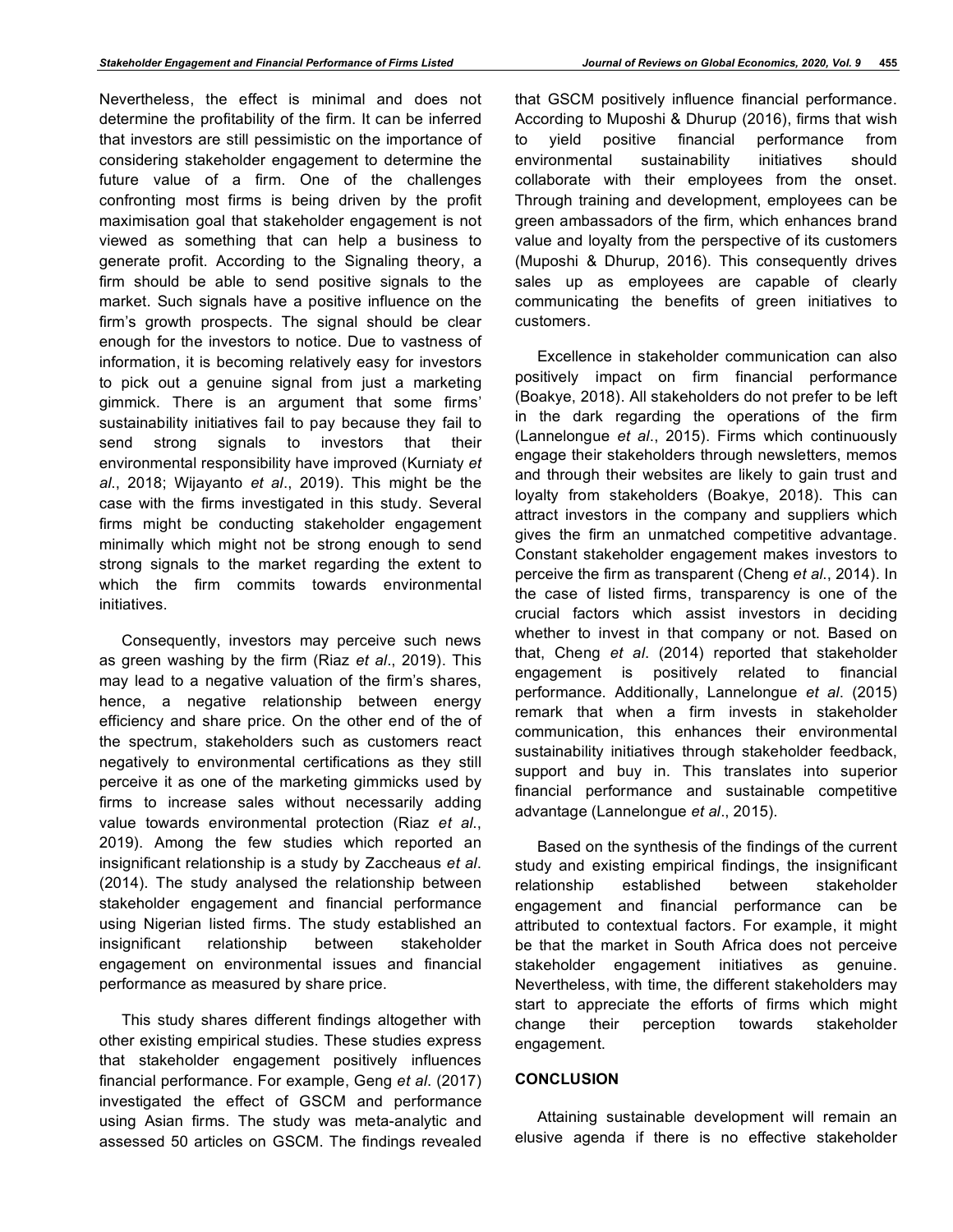engagement. All stakeholders need to come on board to share and collaborate on environmental sustainability initiatives. Hence, both internal and external stakeholders of a firm are crucial in supporting the environmental sustainability strategy. This study investigated the relationship between stakeholder engagement and financial performance. The findings showed a positive but insignificant relationship between stakeholder engagement and financial performance as measured by Tobin's Q. This suggested that stakeholder engagement does not predict market valuation of the firm. It was deduced that probably the concerned firms are sending weak signals to key stakeholders regarding their genuine commitment towards environmental sustainability initiatives. The author of this study believes that firms may unlock nonfinancial value for their business by actively engaging in stakeholder management. This is because the future of business longevity will depend more on the relationships that the business has with its key stakeholders. The practical implication of this study is that the findings of this study can assist managers in listed companies to be proactive in terms of stakeholder engagement in sustainability initiatives to harness the benefits associated with this strategy.

#### **RECOMMENDATIONS**

The findings showed that the relationship between stakeholder engagement and financial performance as measured by Tobin's Q was positive but insignificant. Hence, listed firms are recommended to send strong signals to investors which clearly show that they are genuinely committed towards environmental sustainability initiatives. This can be done by partnering with stakeholders such as the community, suppliers and investors in environmental sustainability projects. Taking such a step can send a strong signal to the market which can improve the financial performance as measured by the Tobin's Q. Additionally, managers of listed firms are encouraged to look for effective ways to engage stakeholders on environmental initiatives. On the other end, stakeholders such as investors are encouraged to change their perception towards listed firms' stakeholder engagement activities. As was found during data collection, a significant number of listed firms are seriously investing in sustainability initiatives which is opposed to greenwashing as perceived by some stakeholders.

# **REFERENCES**

Alfalla-Luque, R., Marin-Garcia, J.A. & Medina-Lopez, C. (2015). 'An analysis of the direct and mediated effects of employee commitment and supply chain integration on organisational performance. *International Journal of Production Economics*, 162, 242–257.

https://doi.org/10.1016/j.ijpe.2014.07.004

Amacha, E. & Dastane, O. (2017). Sustainability Practices as Determinants of Financial Performance: A Case of Malaysian Corporations. *The Journal of Asian Finance, Economics and Business*, 4(2), 55-68. https://doi.org/10.13106/jafeb.2017.vol4.no2.55

Barney, J.B. (2012). 'Purchasing, supply chain management and sustained competitive advantage: The relevance of resourcebased theory. *Journal of Supply Chain Management,* 48(2), 3-6.

https://doi.org/10.1111/j.1745-493X.2012.03265.x

- Boakye, D.J. (2018). The Relationship between Environmental Management Quality and Financial Performance of AIM listed Firms. Doctoral thesis, Bournemouth University.
- Caniëls, M. C., Cleophas, E. & Semeijn, J. (2016). Implementing green supply chain practices: an empirical investigation in the shipbuilding industry. *Maritime Policy & Management*, *43*(8), 1005-1020. https://doi.org/10.1080/03088839.2016.1182654
- Cennamo, C., Berrone, P. & Gomez-Mejia, L.R. (2009). Does stakeholder management have a dark side? *Journal of Business Ethics*, 89(4), 491-507. https://doi.org/10.1007/s10551-008-0012-x
- Cheng, B., Ioannou, I. & Serafeim, G. (2014). Corporate social responsibility and access to finance. *Strategic Management Journal*, *35*(1), 1-23. https://doi.org/10.1002/smj.2131
- Cheng, C.C., Yang, C.L. & Sheu, C. (2015). The link between ecoinnovation and business performance: A Taiwanese industry context. *Journal of Cleaner Production*, 64, 81–90. https://doi.org/10.1016/j.jclepro.2013.09.050
- Choi, D. & Hwang, T. (2015). The impact of green supply chain management practices on firm performance: the role of collaborative capability. *Operations Management Research*, *8*(3-4), 69-83. https://doi.org/10.1007/s12063-015-0100-x
- Dam, L. & Petkova, B.N. (2014). The impact of environmental supply chain sustainability programs on shareholder wealth. *International Journal of Operations & Production Management*, 34(5), 586-609. https://doi.org/10.1108/IJOPM-10-2012-0482
- Dangelico, R.M. & Pontrandolfo, P. (2015). Being "green and competitive": the impact of environmental actions and collaborations on firm performance. *Business Strategy Environment*, 24, 413-430. https://doi.org/10.1002/bse.1828
- Dodson, M. S., de Azevedo, D. B., Mohiuddin, M., Defavari, G. H. & Abrahão, A.F. S. (2015). Natural Environment and Future Generations as Stakeholders, the path for Sustainability. *Desafio Online*, *3*(2), 55-74.
- Eunice. (2014). Corporate Social Responsibility as a Marketing Strategy for Enhanced Performance in the Nigerian Banking Industry: A Granger Causality Approach. *Procedia-Social and Behavioral Sciences*,164(31), 141-149. https://doi.org/10.1016/j.sbspro.2014.11.062
- Fadly, D. (2018). Greening industry in Vietnam: Environmental standards and resource efficiency in SMEs. [Online]. Available: http://www.greengrowthknowledge.org/sites/ default/files/uploads/Dalia%20Fadly%20%20Greening%20In dustry%20in%20Vietnam\_0.pdf. Accessed on 12 June 2019.
- Field, A. (2013). *Discovering statistics using IBM SPSS statistics*. sage.
- Freeman, R. E. 1984. Strategic management: A stakeholder approach. Boston:
- Fu, L., Singhal, R. & Parkash, M. (2018). Tobin's q Ratio and Firm Performance. *International Research Journal of Applied Finance,* VII(4), 1-10.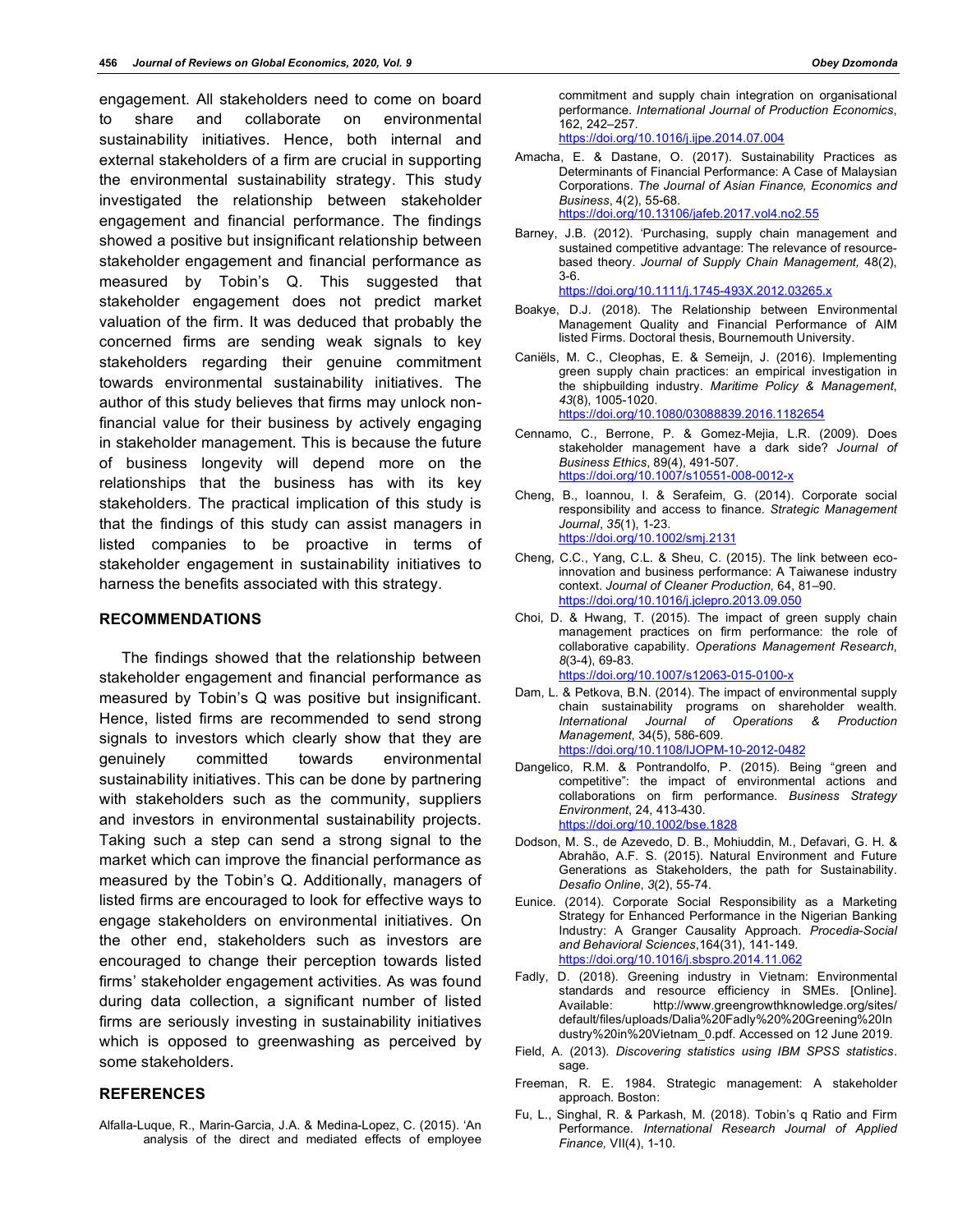- Galant, A. & Cadez, S. (2017). Corporate social responsibility and financial performance relationship: A review of measurement approaches. *Economic research-Ekonomska istraživanja*, 30(1), 676-693. https://doi.org/10.1080/1331677X.2017.1313122
- Geng, R., Mansouri, S.A. & Aktas, E. (2017). The relationship between green supply chain management and performance: A meta-analysis of empirical evidences in Asian emerging economies. *International Journal of Production Economics*, *183*, 245-258. https://doi.org/10.1016/j.ijpe.2016.10.008
- Golicic, S.L. & Smith, C.D. (2013). A meta-analysis of environmentally sustainable supply chain management practices and firm performance. *Journal of Supply Chain Management*, 49, 78-95. https://doi.org/10.1111/jscm.12006
- Griese, K. M., Werner, K. & Hogg, J. (2017). Avoiding Greenwashing in Event Marketing: An Exploration of Concepts, Literature and Methods. *Journal of Management and Sustainability*, 7(1), 1-15.

https://doi.org/10.5539/jms.v7n4p1

- Hack, N.B. (2017). Improving Stakeholder Engagement Increases Productivity, Profit and Sustainability. [Online]. Available: https://www.huffpost.com/entry/stakeholderengagement\_b\_1556070. Accessed on 10 May 2019.
- Haninun, H., Lindrianasari, L. & Denziana, A. (2018). The effect of environmental performance and disclosure on financial performance. *International Journal of Trade and Global Markets*, *11*(1-2), 138-148. https://doi.org/10.1504/IJTGM.2018.092471
- Hassett, M.E. & Paavilainen-Mäntymäki, E. (2013). Handbook of longitudinal research methods in organisations and business studies. Cheltenham: Edward Elgar. https://doi.org/10.4337/9780857936790
- Horváthová, E. (2016). The impact of environmental performance on firm performance: Short-term costs and long-term benefits? *Ecological Economics*, *84*, 91-97. https://doi.org/10.1016/j.ecolecon.2012.10.001
- Hsu, C.C., Tan, K.C. & Mohamad Z.S.H. (2016). Strategic orientations, sustainable supply chain initiatives, and reverse logistics: Empirical evidence from an emerging market. *International Journal of Operations & Production Management*, 36(1), 86-110. https://doi.org/10.1108/IJOPM-06-2014-0252
- Jayeola, O. (2015). The impact of environmental sustainability practice on the financial performance of SMEs: A study of some selected SMEs in Sussex. *International Journal of Business Management and Economic Research*, *6*(4), 214- 230.
- Jones, T. M., Harrison, J. S. & Felps, W. (2018). How applying instrumental stakeholder theory can provide sustainable competitive advantage. *Academy of Management Review*, *43*(3), 371-391. https://doi.org/10.5465/amr.2016.0111
- Johannesburg Stock Exchange, (2019). FTSE/JSE Responsible Investment Index. Available at: https://www.jse.co.za/services/market-data/indices/ftse-jseafrica-index-series/responsible-investment-index. Accessed on 07 August 2020.
- Khandelwal, M., Sharma, A. & Jain, V. (2019). Greenwashing: A study on the effects of greenwashing on consumer perception and trust build-up. *Research Review International Journal of Multidisciplinary,* 4(1), 607-612.
- Kurniaty, S., Handayani, S.R. & Rahayu, S.M. (2018). Stock return and financial performance as moderation variable in influence of good corporate governance towards corporate value. *Asian Journal of Accounting Research*, 4(1), 18-34. https://doi.org/10.1108/AJAR-07-2018-0021
- Kwamega, M., Li, D. & Abrokwah, E. (2018). Supply chain management practices and agribusiness firms' performance: Mediating role of supply chain integration. *South African Journal of Business Management*, *49*(1), 1-11. https://doi.org/10.4102/sajbm.v49i1.317
- Laari, S., Töyli, J., Solakivi, T. & Ojala, L. (2016). Firm performance and customer-driven green supply chain management. *Journal of Cleaner Production*, 112, 1960-1970. https://doi.org/10.1016/j.jclepro.2015.06.150
- Lannelongue, G., Gonzalez**‐**Benito, J. & Gonzalez**‐**Benito, O. (2015). Input, output, and environmental management productivity: effects on firm performance. *Business Strategy and the Environment*, *24*(3), 145-158. https://doi.org/10.1002/bse.1806
- Laughland, P. & Bansal, T. (2011). The top ten reasons why businesses aren't more sustainable. *Ivey Business Journal*, *75*(1), 1-14.
- Leigh, G.R. (2017). Integrated Reporting: The South African Experience. [Online]. Available: https://www.cpajournal.com/ 2017/07/28/integrated-reporting-south-african-experience/. Accessed on 01 April 2018.
- Maleka, T., Nyirenda, G. & Fakoya, M. (2017). The Relationship between Waste Management Expenditure and Waste Reduction Targets on Selected JSE Companies. *Sustainability*, *9*(9), 1-20. https://doi.org/10.3390/su9091528
- Manrique, S. & Martí-Ballester, C.P. (2017). Analyzing the Effect of Corporate Environmental Performance on Corporate Financial Performance in Developed and Developing Countries. *Sustainability,* 9, 1-30. https://doi.org/10.3390/su9111957
- Mans-Kemp, N. (2014). Corporate governance and the financial performance of selected Johannesburg Stock Exchange industries. Doctoral dissertation, Stellenbosch University.
- Marashdeh, Z.M.S. (2014). *The effect of corporate governance on firm performance in Jordan* (Doctoral dissertation, University of Central Lancashire).
- Muposhi, A. & Dhurup, M. (2016). The influence of green atmospherics on store image, store loyalty and green purchase behaviour. In: Proceedings of the 28th Annual Conference of the Southern African Institute of Management Scientists. Management Dynamics : Journal of the Southern African Institute for Management Scientists.
- Nugraha, I.P., Rarasati, A.D. & Adiwijaya, A.J.S. (2019). Analysis of Stakeholder Engagement in the Regional Water Supply System of Jatigede Project: A Study of Actor-Network Theory. In *Journal of International Conference Proceedings* (Vol. 2, No. 1).
- O'Riordan, L. & Fairbrass, J. (2014). Managing CSR stakeholder engagement: A new conceptual framework. *Journal of Business Ethics*, *125*(1), 121-145. https://doi.org/10.1007/s10551-013-1913-x
- Ong, T., Teh, B. & Ang, Y. (2014). The Impact of Environmental Improvements on the Financial Performance of Leading Companies Listed in Bursa Malaysia. *International Journal of Trade, Economics and Finance,* 5(5), 386-391. https://doi.org/10.7763/IJTEF.2014.V5.403
- Parida, S. & Wang, Z. (2018). Financial crisis and corporate social responsible mutual fund flows. *International Journal of Financial Studies*, *6*(1), 1-19. https://doi.org/10.3390/ijfs6010008
- Pedace, R. (2013). Econometrics for dummies. Hoboken, NJ: Wiley.
- Putz, R. (2017). Exploring U-shaped relationships between Corporate Environmental Management Performance and Corporate Financial Performance (A&C). Masters Dissertation, Radbound University.
- Ramakrishnan, D. (2008). Financial Performance and Stakeholder Management. [Online]. Available: https://www.researchgate.